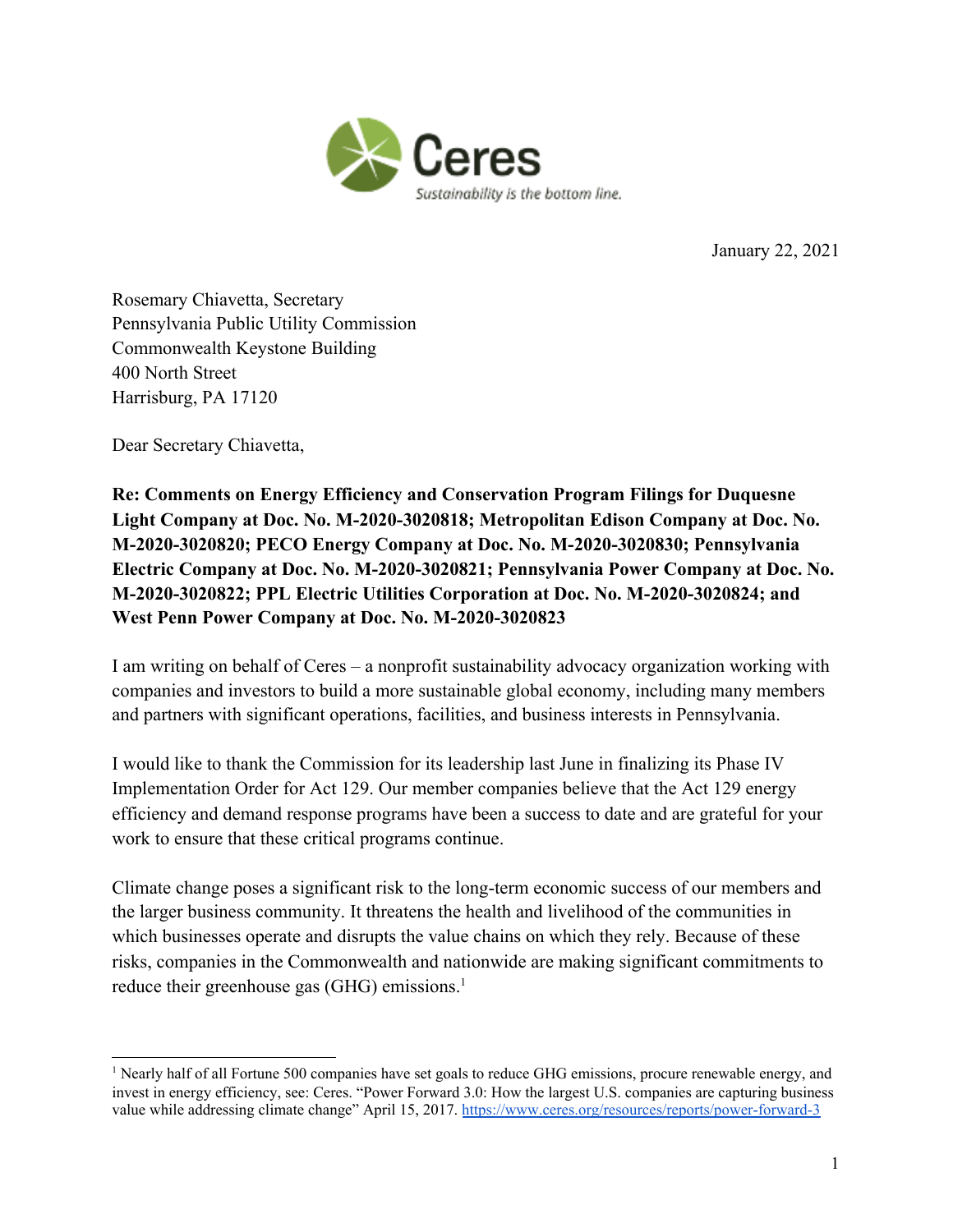However, businesses are often constrained in how much they can do to drive down their total GHG emissions footprint. For example, their direct ability to optimize the sources of energy that power the economy is limited. Therefore, they have a significant interest in finding ways to systematically improve the emissions performance of our electric and gas systems, including through the support of policies and programs that eliminate energy waste and reduce peak demand.

In addition to helping the state migitage the worst impacts of climate change and helping businesses to manage their energy costs, energy efficiency investments can help the state recover economically from the COVID-19 pandemic. Now, more than ever, Pennsylvania needs tested, proven investments that pay for themselves, create local jobs, help hard hit industries, protect vulnerable populations, improve air quality and public health, and position the state to recover as quickly as possible. Pennsylvania has a rare window of opportunity to accelerate its recovery by doubling down on its energy efficiency programs – all at a time when residents and businesses need it the most.

**Given the imperative to take immediate action to combat climate change and address the public health crisis, we urge you to act expeditiously to review and approve the pending Act 129 utility filings.**

**We also ask you to consider the following recommendations:**

- **Act 129 programs should not end prematurely if they meet their goals.** Given the substantial economic benefits of energy efficiency, utilities should continue to invest and offer their programs even if they meet their statutory savings requirements. Programs should not be suspended or curtailed for strong performance. If anything, the Commission should support greater investment in what proves to work.
- **Programs approaches should adapt to account for the unprecedented impacts of the COVID-19 global pandemic.** Specifically, best practice health and safety requirements must be implemented. Program approaches should also:
	- Prioritize shovel-ready projects.
	- Take advantage of buildings that are vacant; under capacity or closed due to remote work; or are in dire need of improved ventilation and HVAC in order to curb the spread of COVID-19.
	- Support critical infrastructure like hospitals and healthcare facilities. And,
	- Serve customer segments that are acutely harmed by COVID-19, including residential and low-income customers, small businesses, businesses that employ frontline workers; and the education, hospitality, food services, and tourism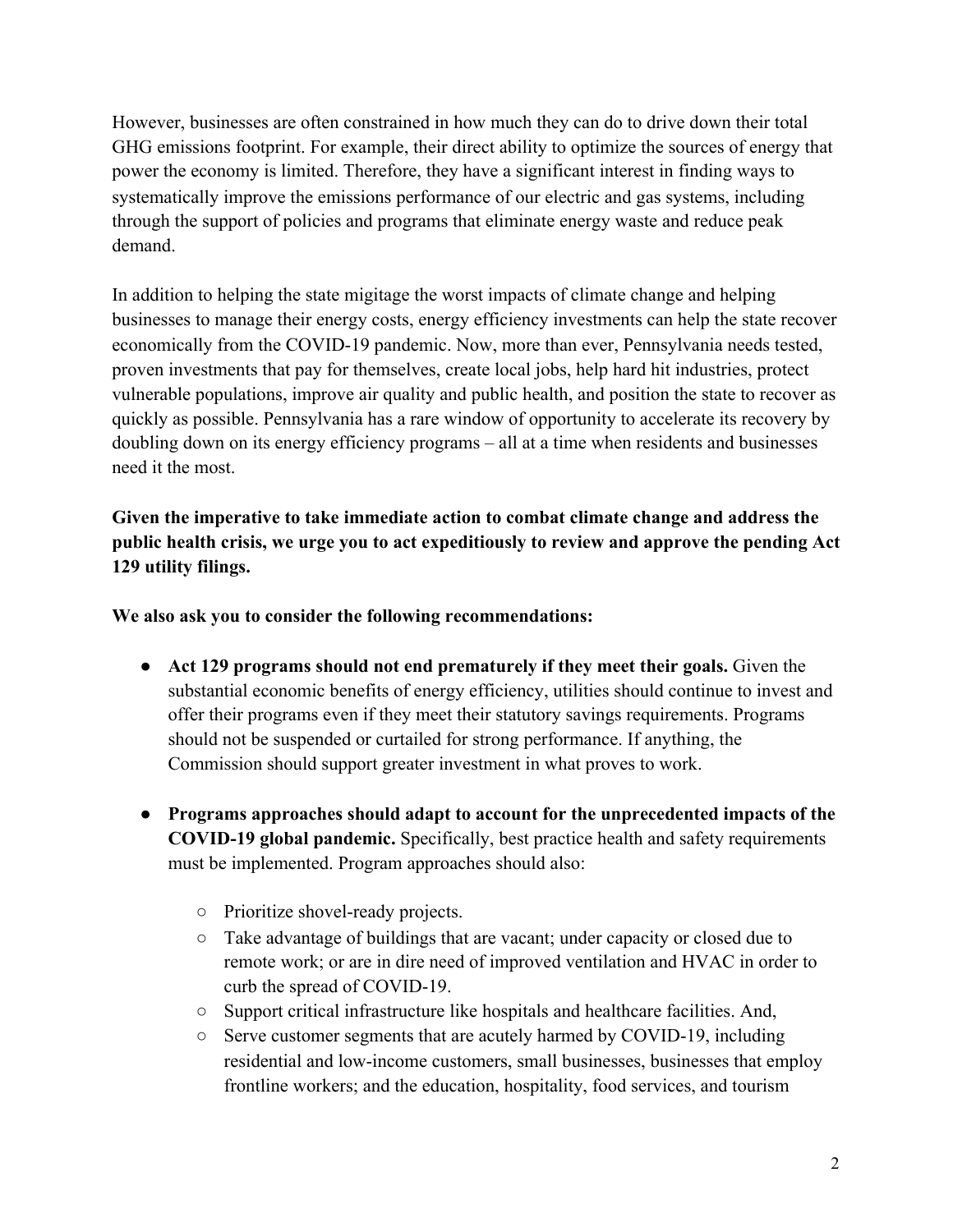sectors - among other industries.

These actions would all send a strong signal to the thousands of energy efficiency contractors and construction workers that Pennsylvania remains open for business. In 2019, energy efficiency investments helped create more than 68,000 jobs across the state.<sup>2</sup> These jobs pay well, are local, and are in hands-on fields like installation so they cannot be easily outsourced. Many of these positions are with small businesses that are struggling to survive in the face of economic uncertainty. With the recent rise in COVID-19 cases, there is potential that the efficiency sector could once again lay off employees. Approving ambitious programs supported with robust funding and designed to employ strategies that account for these unprecedented times would provide important assurances to the industry so that it can retain its highly skilled workforce.

- **Programs should be prepared to scale should future funds from the Regional Greenhouse Gas Initiative (RGGI) become available.** Given the state's future entry into RGGI, it is important that utility programs be prepared to expand should RGGI funds become available. Energy efficiency is a priority of RGGI, and RGGI funds should be leveraged to grow the reach and impact of efficiency offerings.
- **The Commission should reexamine its fuel switching policy.** The Commission's current policy explicitly favors natural gas and other fossil fuels over electricity, regardless of cost considerations. This policy undercuts the goals of reducing pollution and saving customers money. Addressing this policy would allow for the exploration and implementation of beneficial electrification programs. Notably the built sector accounts for 40% of U.S. energy consumption and  $12%$  of GHG emissions.<sup>3</sup> As building stock continues to increase, this growing source of emissions must be addressed. The technologies needed to drive down these emissions are commercially available, but ambitious beneficial electrification initiatives are required to accelerate their deployment. At a minimum, we encourage pilot electrification offerings to support the collection of critical data so that the state's utilities, regulators, and stakeholders can better understand the opportunity to offer and expand building electrification measures to save ratepayers money and curb GHG emissions.

In closing, effective energy efficiency programs will benefit Pennsylvania's economy, its communities, and the health of its citizens and businesses. At this time of economic upheaval and climatic uncertainty, robust investments in demand side management are necessitated to

<sup>2</sup> "Clean Jobs Pennsylvania 2019," E2, June 18, 2019, https://e2.org/reports/clean-jobs-pennsylvania-2019/ <sup>3</sup> "Energy Efficiency Trends in Residential and [Commercial](https://www1.eere.energy.gov/buildings/publications/pdfs/corporate/bt_stateindustry.pdf) Buildings," U.S. Department of Energy, October 2008, [https://www1.eere.energy.gov/buildings/publications/pdfs/corporate/bt\\_stateindustry.pdf,](https://www1.eere.energy.gov/buildings/publications/pdfs/corporate/bt_stateindustry.pdf) and U.S. Environmental Protection Agency website on "Sources of Greenhouse Gas Emissions," <https://www.epa.gov/ghgemissions/sources-greenhouse-gas-emissions>.